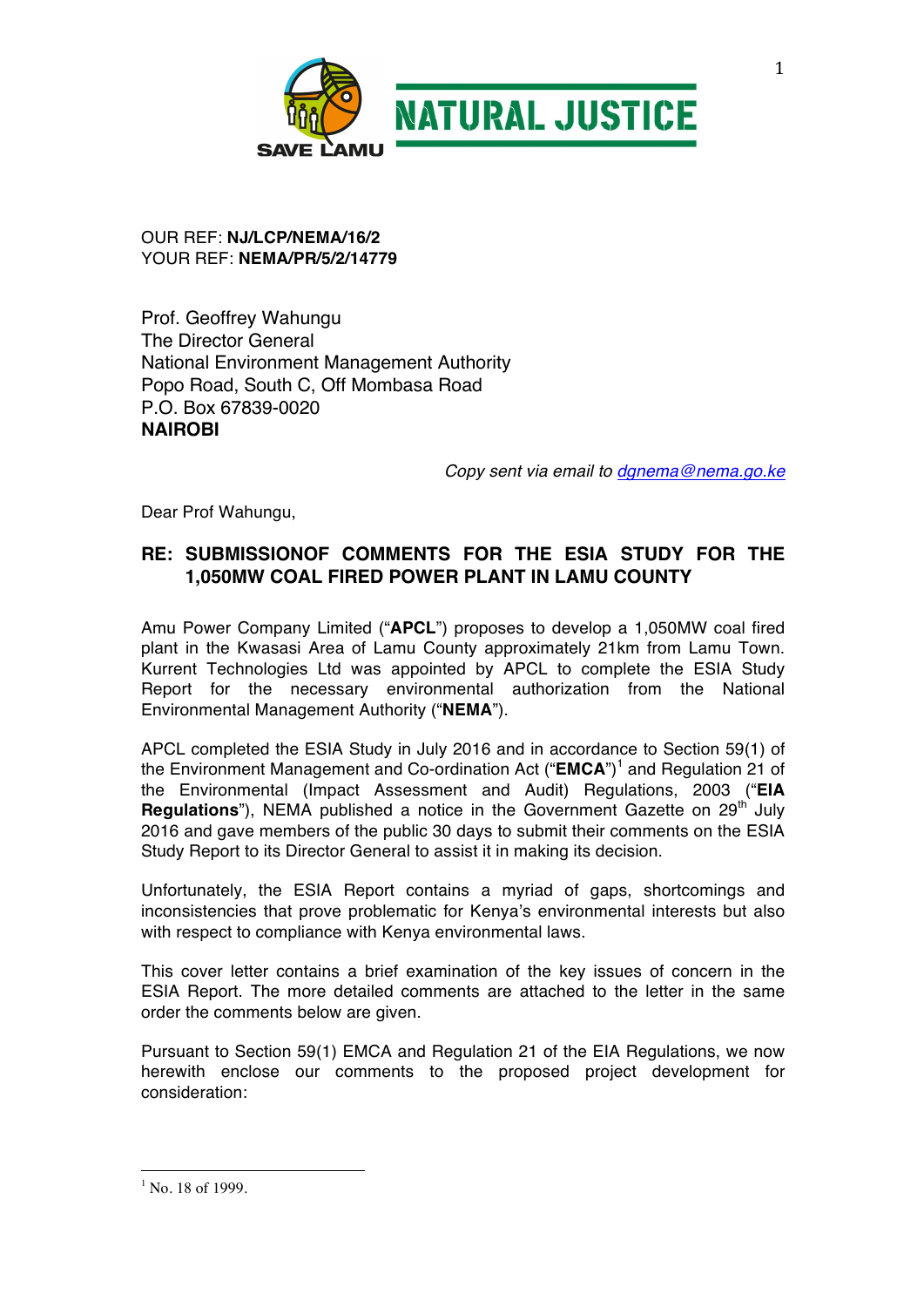

# **Comment 1:** *Lack of proper public participation during the ESIA Study as required under Kenyan law*

According to the EIA Regulations, a project proponent conducting an environmental impact assessment study is to seek the views of the people being affected by the project. The process of consultation with members of the public likely to be affected by the project must take place *after* the proponent submits an Environmental Project Report ("**EPR**"). The ESIA Report indicates that APCL conducted public consultations between January and June 2015, submitted their EPR on September 2015 and had the Terms of Reference ("ToRs") for the Project approved by NEMA on 26<sup>th</sup> January 2016. The TORs also specifically cite that public consultations should occur. The consultations held during the scoping stage of the project cannot amount to consultations required under Regulation 17 of the EIA Regulations.

There are strong reasons why the EIA Regulations direct public participation to occur *after* the completion of the EPR. Primarily, it is to ensure that affected parties are afforded an opportunity to learn and provide input into the intended project design and potential impacts. Examples to illustrate this are:

First, major components of the project changed from when the affected persons were consulted to when the ESIA Report was submitted to NEMA (for example the use of a dedicated coal berth at the Kililana Port and a 15km conveyor belt transportation system).

Second, information on the project and the impacts it would have was very limited, given that the EIA Experts representing APCL could not answer a number of key questions raised by members of the public. The law requires that the anticipated effects and benefits of the project be shared, without this information at the time of the hearing; one could argue that the process was flawed. Furthermore, these issues are never addressed by the ESIA Report, leaving them hanging and thus manifesting a total disregard of the public's views.

We respectfully submit that NEMA cannot grant an EIA License to APCL given that Regulation 17 of the EIA Regulations was not followed and the participation process was not sufficiently robust to achieve its intended purpose.

## **Comment 2:** *Concerns related to the Resettlement Action Plan and Allocation of Land are not Addressed*

Under both Kenyan law and the African Development Bank Safeguards (the latter which APCL state that they relied on in various parts of the ESIA Report), where land is compulsorily acquired, resettlement of affected peoples must take place. It is generally best practice to have completed the Resettlement Action Plan ("**RAP**") upon submission of an ESIA Report.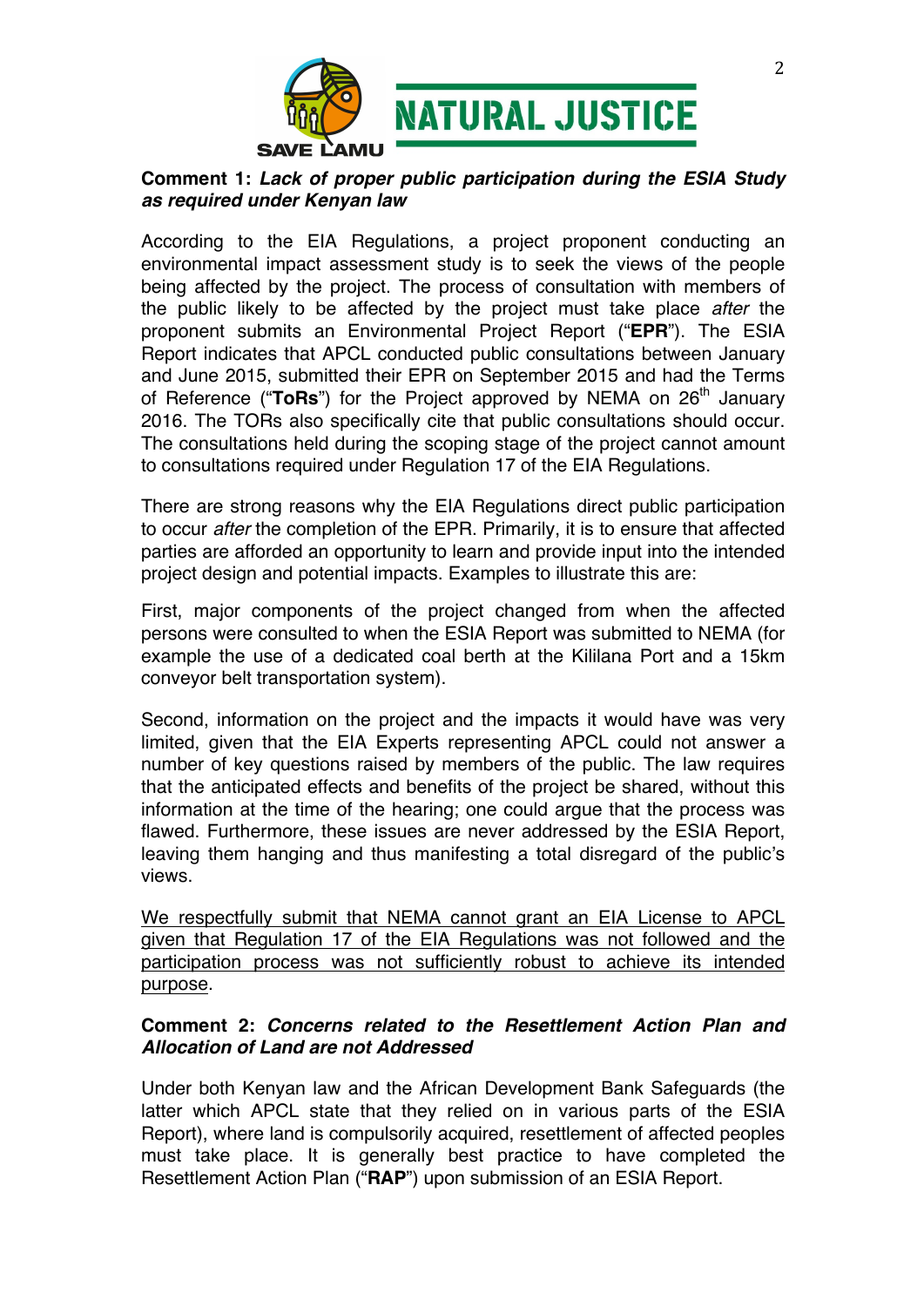

Additionally, the Government of Kenya has certain obligations when it comes to the allocation of public land. Specifically, public land that falls within mangroves, wetlands, riparian areas, the territorial sea, is along beaches or falls within environmentally sensitive areas cannot be allocated. The land granted for theLamu Coal Power Plant falls within areas likely to fit into one or all of the aforementioned categories, thus the authorities mandated to protect the environment, particularly NEMA, have an obligation to ensure it is not allocated. Furthermore, there are concerns about the use of over 100 hectares for the disposal of fly ash, which is likely to leave a large environmental footprint.

NEMA should not grant a license to APCL until a full and comprehensive RAP is complete and should conduct an investigation to confirm that none of the land allocated to APCL is in environmentally sensitive areas. In the event that a license is granted, APCL must be obligated to fully utilize fly ash (100%) generated from the power generation process.

### **Comment 3:** *Effects of the thermal effluent discharge on the marine environmentand criticism cooling system technology*

According to the law, no thermal effluent is to be discharged in a manner that violates established legal standards – one of which includes a limit as to the difference in temperature as compared to the ambient water. The limit under Kenyan law is 3 degrees Celsius. The ESIA Report indicates that the project would result in a deleterious and impermissible rise of the temperature of seawater in Manda Bay. While the model selected by APCL indicates that an increase of 2 degrees Celsius is likely, the ESIA does not fully analyze the impacts this change in temperature is likely to have. This increase has the potential to raise water temperature at the surface of coastal waters more than 2 Celsius degrees over that which existed before the addition of heat of artificial origin. Furthermore, it would increase at least 50 percent of the cross sectional area and/or volume of the flow of the Manda Bay estuary (including a minimum of one-third of the surface as measured from water edge to water edge at any stage of tide) to a temperature above 28.33 degrees Celsius.

Additionally, the use of a once through cooling system, which very few coal plants are adopting, is likely to endanger marine life as a result of entrainment and impingement. This cooling water structure can cause adverse environmental impact by pulling large numbers of fish and shellfish or their eggs into a power plant's or factory's cooling system which may be killed or injured by heat, physical stress, or by chemicals used to clean the cooling system. Larger organisms may be killed or injured when they are trapped against screens at the front of an intake structure. Unfortunately, the mitigation measures provided by APCL are at best generic and not site specific, and thus defeat the purpose of properly informing NEMA on how to make a decision on this. No form of guidance on how to quantify entrainment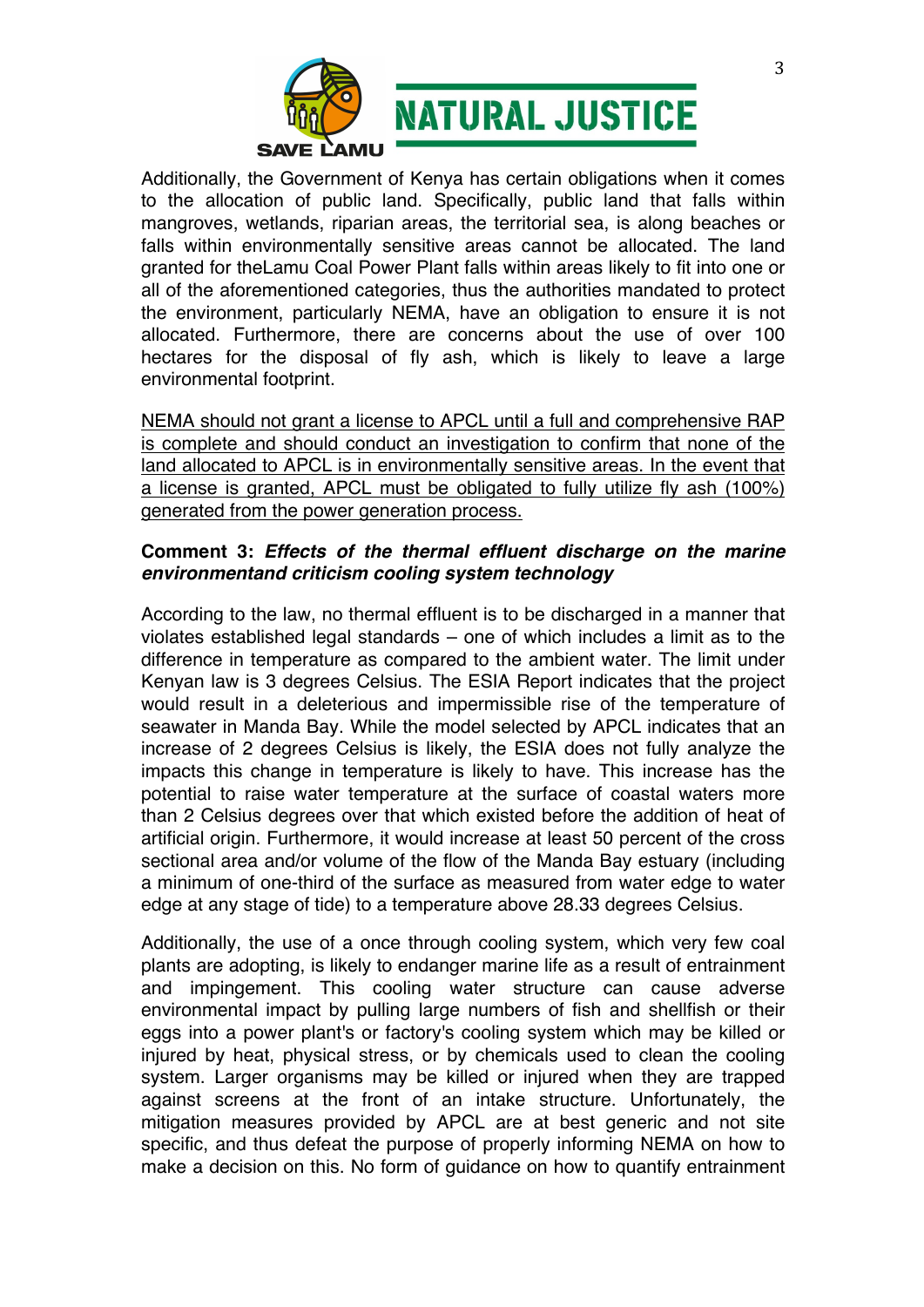

losses as part of the assessment is given, thereby falling short of indicating a sufficient mitigation mechanism.

To be consistent with international best practices, NEMA should not grant an EIA License until APCL provides a full site-specific, quantitative assessment of entrainment losses.

We respectfully submit that a once through cooling system is unacceptable given the fact that other models exist, such as closed forms of cooling, which reduce impacts and are consistent with best practices.

## **Comment 4:** *Poor analysisof alternativesand economic justification*

The EIA Regulations clearly state that an ESIA Report must take into account economic considerations and identify and analyze all possible alternatives to the proposed project. This analysis is to be objective, detailed and thorough – examining comparative project sites, designs, technologies and reasons for preferring the proposed project in its current form. The ESIA Report indicates that the main purpose of developing this project is to power Kenya's economic growth, though it does not assess demand side management alternatives and presents false discredited statements on the alternatives.

The ESIA Report never asks the question of whether the investment of \$2 billion can be instead invested into improving the country's energy efficiency – a critical question that it ignores. Furthermore, false statements are made about alternative forms of energy such as wind, water and solar ("**WWS**"). For example, the ESIA Report fails to take into account the new developments of energy storage to address the concerns APCL raises about the intermittency of WWS. It also fails to acknowledge numerous recent studies discounting all of their false statements about alternative energy forms, which show that WWS has better economic value than coal with trends indicating that their costs are reducing and will likely continue to do so. For example, the costs of solar are shown to be 20-33% times cheaper than coal, yet the ESIA fails to acknowledge this crucial fact.

We respectfully submit that NEMA should not grant an EIA license until a complete analysis of alternatives is undertaken and considered. The EIA Regulations require that a proponent undertake a proper analysis of the alternatives to the project type, design, and form. APCL have failed to undertake this full and comprehensive analysis, thus breaching the law and painting a false image of the true need with respect to coal energy in Kenya.

# **Comment 5:** *Segmentation of the scope of the ESIA Study understates the full impact of the project*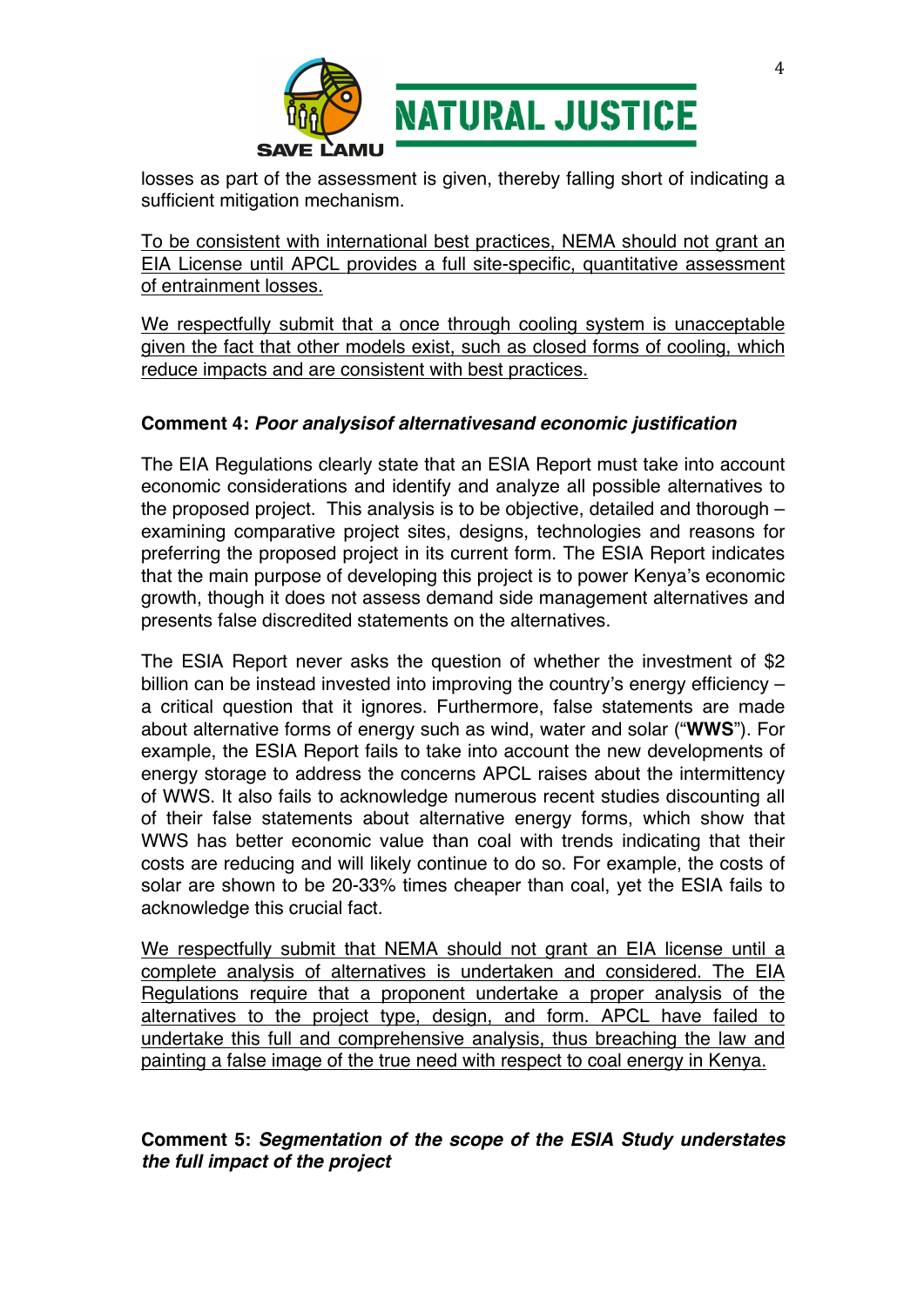

It is a fundamental principle of EIA law that all project components must be assessed in a single, comprehensive EIA rather than segmented into separate EIAs of narrow scope. Moreover, all the potential effects, be they direct or indirect, short or long term, must be considered too. The EIA for the project is not complete, but leaves out two major associated facilities. Contrary to the clear regulations, guidelines and performance standards, the EIA Report has vital components of the project design segmented.

First, in the details of the proposed power plant, the EIA Report cites a coal receiving system that includes a coal berth, coal handling equipment and a conveyor system approximately 15kms long. Second, the project has been granted a concession of 2,000 acres for limestone mining in Witu that shall be transported via sea to the project site for wet flue gas desulfurization. None of these components are assessed in the EIA Report and it remains incomplete until they are.

We respectfully submit that NEMA should not grant a license to this project given that a full EIA Study has not been completed for three key components – the coal conveyor system, the coal import berth and the limestone mine.

#### **Comment 6:***Climate change impacts are undermined and inconsistent with Kenya's commitments*

The absence of a dedicated authority to oversee matters of climate change mean that NEMA plays a key role in oversight of the sector. Climate is a also core component in the definition of 'environment' in EMCA. As part of this role, NEMA should note that in the ESIA Report, the project does not take into account how exactly the carbon and GHG emissions it admits will take place, play up against Kenya's commitments under international law and it's local obligations. First, the ESIA Report does not compare the project's foreseeable climate change impacts against the National Climate Change Action Plan 2013 – 2017, which states a strong Need for Low Carbon Climate Resilient Development. Second, under international law in the form of the UNFCCC and the INDC, Kenya intends to cut emissions by 30% by 2030 – this project is an about face to that international commitment. The failure to conduct a comprehensive analysis of these two obligatory commitments is highly problematic.

Additionally, the ESIA Report presents an incomplete and misleading assessment of the project's climate impact by justifying that it will have a minimal impact on a global scale. This is compounded by the fact that it fails to conduct a proper analysis of what climate change impacts alternative forms of energy are likely to have on the environment, which is likely to be much less. The ESIA fails to inform decision-makers of the full cost of the project, which includes associated climate change damages, and may be as high as \$1.3 billion per year (8.8 million tons of CO2eq per year x \$152/ton of CO2eq).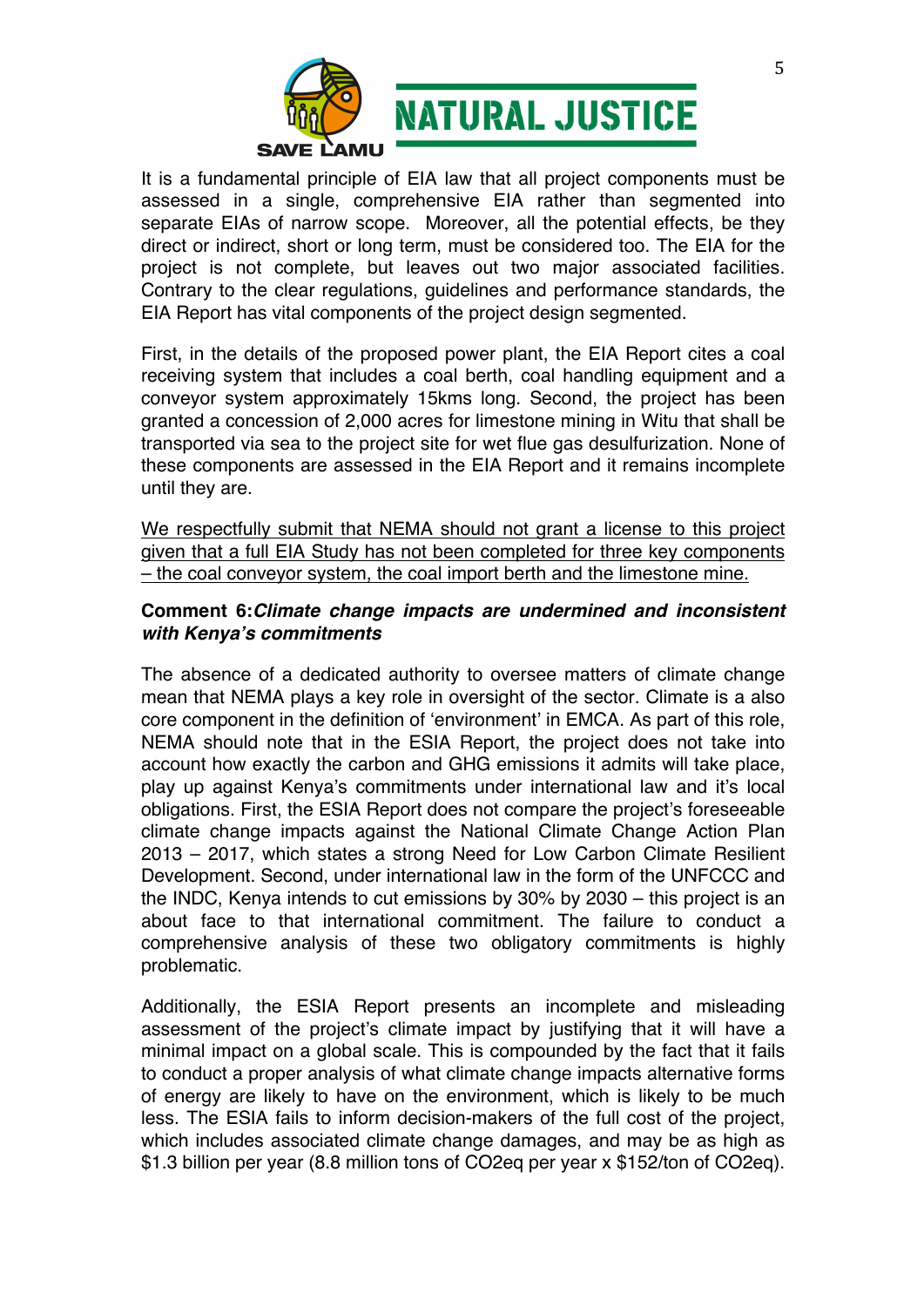

NEMA, as the authority responsible for protecting the environment of which issues of climate fall under, should require a more thorough study of the climate change impacts likely to arise as a result of the emissions this project will generate for 25 to 50 years. A cursory examination of Kenya's obligations nationally and under international law indicates that the project may result in a number of violations.

Therefore,We respectfully submit that no EIA License should be granted on the basis that this project violates local and international commitments the Kenyan government has made.

# **Comment 7:***Air and noise quality is compromised and no mitigation cited*

The EIA Report alludes to the risk that emission of toxins is likely to occur as a result of the project's operations; however, it does not comprehensively cite how it will make efforts to minimize the negative impacts arising from the emissions. It also does not mention how the negative impacts of these emissions on human, vegetation and animal lives will be sufficiently mitigated.

NEMA should not grant APCL an EIA License until mitigation measures of how APCL will manage emissions harmful to human, fish and animal health are provided in detail.

According to the law, all operational activities of an industrial nature must adhere to certain limits, which on the higher side are limited to 60dB during the day and 35dB at night. Unfortunately, these limits will be exceeded if APCL proceeds with the proposed project in accordance to the manner set out in the EIA Report. While the operational noise limits are not exceeded during the day (most noise is below the 60dB), the case is not the same for at night. The nighttime noise levels range from lows of 38dB to a high of 53dB – all these exceed the most generous limits in the First Schedule of the Noise Regulations and even near the daytime limits.

We respectfully submit that NEMA should not grant an EIA License to APCL as the noise limits in the EIA Report indicate that they will exceed lawfully stipulated nighttime noise limits and cause harm to the people who live in this residential (not industrial) area without proper mitigation measures being suggested.

# **Comment 8:***Negative impacts on livelihoods are not sufficiently addressed*

The EIA Report fails to properly address livelihood concerns and presents an inadequate assessment of and measures to avoid and mitigate impacts on local livelihoods. It notes that environmental services may be eliminated or reduced as a result of the project, but it does not take the further required step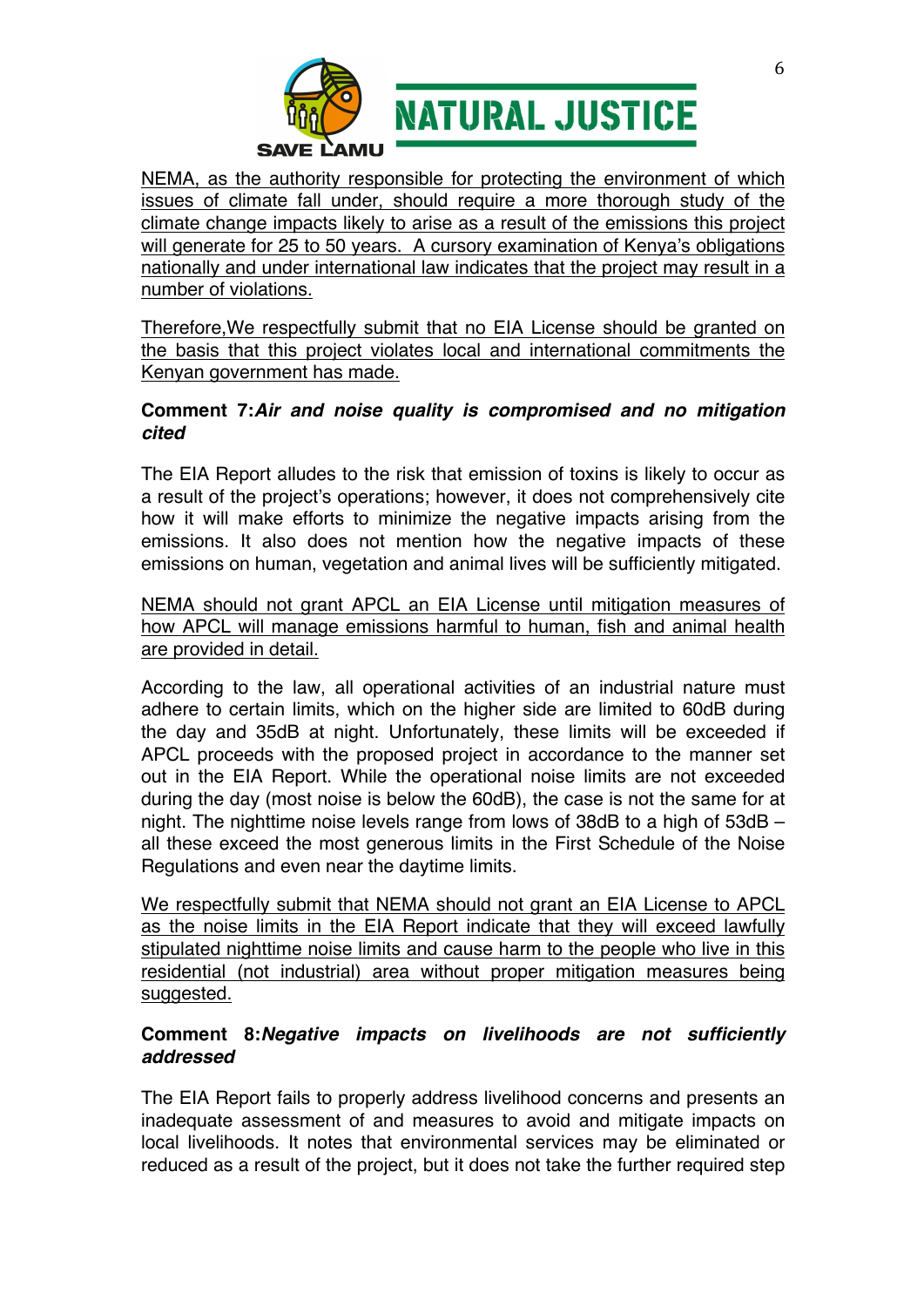

of assessing which services qualify as the type of "priority ecosystem services" that must be protected through adequate mitigation measures. Further, neither of these mitigation measures entails the restoration of ecosystem services for local people. Instead, they both indicate a strategy to end or reduce traditional fishing practices around the project site. This approach to mitigation is out of line with the mitigation hierarchy envisioned by NEMA, which requires avoidance of impacts to be prioritized.

The RAP also fails to take into account resettlement for other losses in the form of natural assets in addition to land that will be required for the project. This includes fishing grounds, fishermen's landing sites, foraging territories, mangrove harvesting and conservation sites, honey harvesting areas, sacred sites, among others. Without engaging in an adequate representation of the assets of families affected by the coal plant, including fishermen, mangrove harvesters, farmers, foragers, honey harvesters, etc, a narrow and inequitable compensation will create greater poverty among those who should be the beneficiaries of the project.

Finally, the EIA Report does not take the likely impacts on fishermen into account that will result as a consequence of the project. A total of nine Beach Management Units rely on the waters near the project site, yet their livelihood interests have not been considered and no mitigation measures to reduce the impacts the project is likely to have on their economic wellbeing are cited in the EIA Report.

We respectfully submit that NEMA should not issue an EIA License to APCL since the EIA Study did not take the full breadth of livelihood concerns into account, particularly the loss of ecosystem services that is likely to be suffered by communities in Lamu. The project proponent must repeat this process comprehensively.

Additionally, this comments period is crippled by the lack of a RAP, which would help members of the public and communities understand what the mitigation measures to address the livelihood concerns are.

#### **Comment 9:***Inconsistent and inadequate information in the ESIA Report*

According to the EIA Regulations, NEMA has the power to not give a license to a project proponent where it is established that the information given by the proponent in support of his application for an EIA License was false or incorrect. The EIA Report is peppered with a number of inconsistencies and may amount to incorrect information used for the purpose of applying for an EIA License on APCL's part.

First, the exact amount of land required for the project is inconsistent.Throughout the EIA Report reference is made to the size of land required for the project, which is listed at 880 acres. However, in other parts of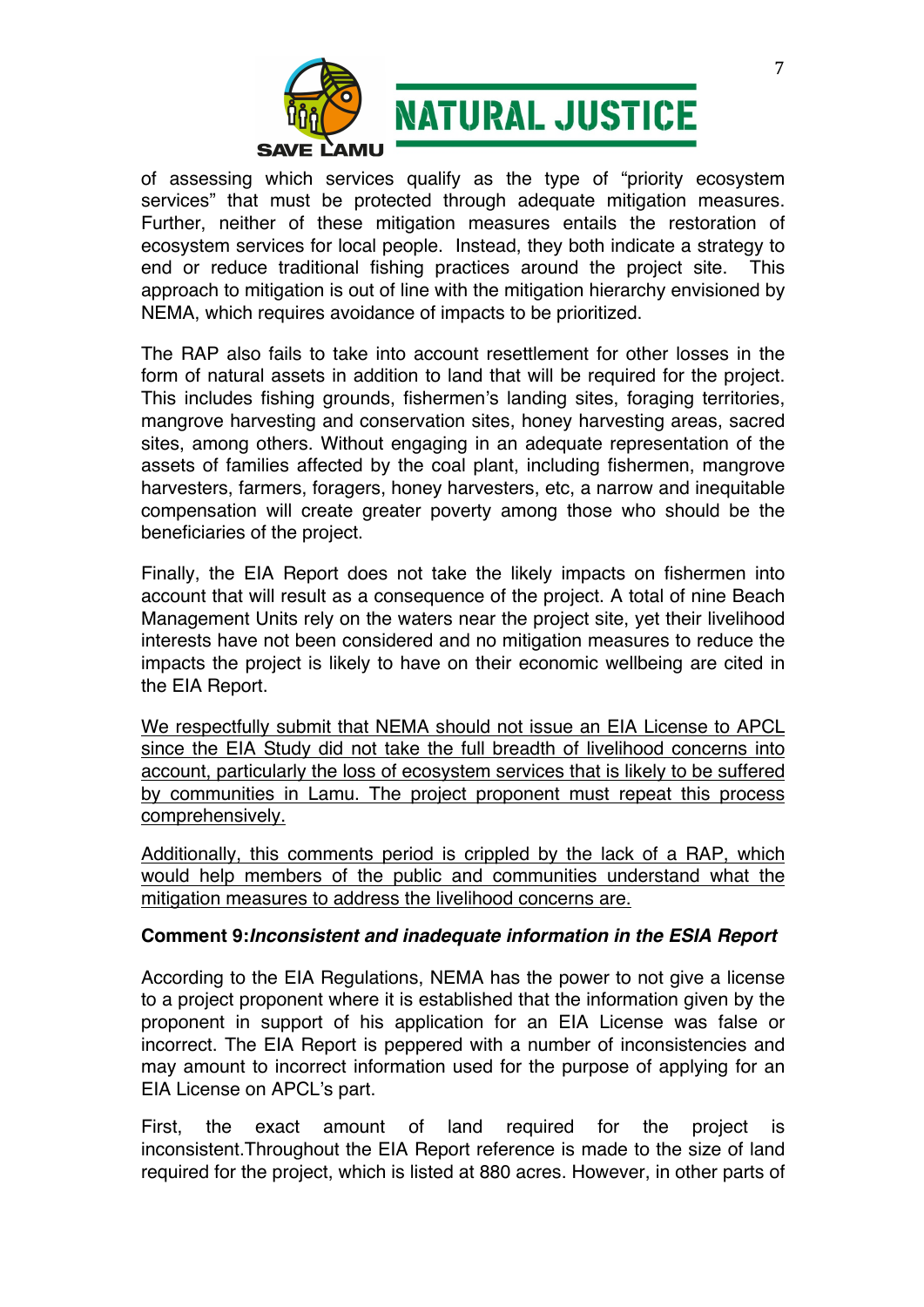

the EIA Report, the land required for the project is listed as 975 acres. The true impacts of a project cannot be fully understood without properly understand the project's terrestrial reach.

Second, the exact amount of cubic meters of water per hour required to cool the plant is inconsistent. Under continuous maximum conditions, the project will use 126,504 cubic meters per hour of seawater for cooling the plant. However, in September 2015 when APCL submitted its EPR, the amount of water required for the same purpose and from the same source was three times less at 42,168 cubic meters per hour. Asides from the fact that these are excessive amounts of seawater being used to cool the plant per hour (from 42,000,000 liters to 126,000,000 liters), this information is inconsistent.

We respectfully submit that NEMA, in accordance to Regulation 28(2)(d), should not grant a license until clarity on the land required for the project and amount of seawater for cooling the plant is ascertained.

### **Comment 10:** *Insufficient public hearing that was not in compliance with the law or best practices*

EMCA and the EIA Regulationsstate that a public hearing can only happen upon receipt of both oral and written comments for an EIA Report. However, contrary to the law, the public hearing by NEMA on APCL's project was held three days before the oral and written comments on the project were to be submitted.

The same law also states that the public hearing shall be conducted at a venue convenient and accessible to people who are likely to be affected by the Project. The venue, which was selected for the public hearing within the proposed site in Kwasasi area, Lamu County, is not convenient for other, affected stakeholders. The majority of the farmers and fishermen likely to be affected by the proposed project are residents of other islands, such as Pate and Lamu. Kwasasi is a remote area and not convenient nor easily accessible to a majority of the affected people. This is a major prohibitive factor, undermining the true accessibility of the stakeholders likely to be affected by this large energy project.

Finally, the EIA Regulations and international best practices require that the public hearing allows for people likely to be affected by the project and proponent who are brought together in a forum to express their opinions and offer suggestions on a proposed undertaking in order to influence the decision-making process. This process should allow for the identification of all interest groups represented; clearly state the purpose and objective of the meeting; the proponent must then be permitted to present on the project EIA; members of the public can respond after that; the proponent is then allowed to react on any of the concerns given; and, those responsible for overseeing the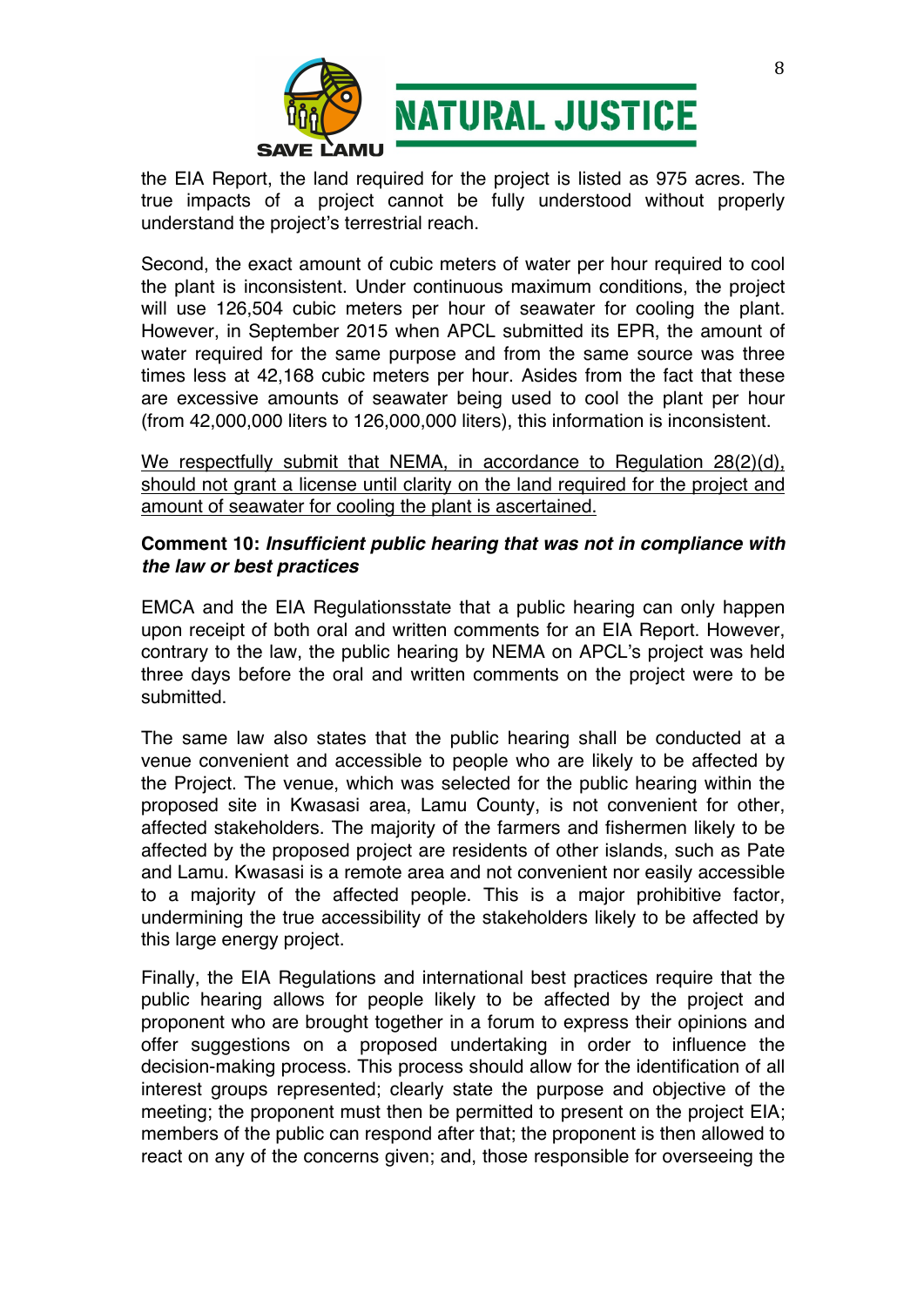

public hearing are to put the comments together and present them to the proper environmental authority.

Instead, what ended up happening at the meeting resulted in the distortion of the purpose of the public hearing, which was less about the EIA Report and more about Amu Power. The County Commissioner, as presiding officer, started off the meeting by divisively asking for views from those who are "against" the project and those who are "for" it. This form of setting out the manner in which the meeting would take place immediately created an antagonistic atmosphere. Additionally, prior to taking views from the public, APCL was supposed to speak about the EIA Report – this never happened, contrary to the law. Various structural impediments served to defeat the purpose of the public hearing as envisioned under EMCA, the EIA Regulations and best international practices.

We respectfully submit that NEMA should hold other public hearings after the comments are submitted at venues accessible by all potential affected people and on a date not in conflict with religious or other rights. It should also ensure that the public hearing is conducted in line with best international practice and focuses on the EIA Report's content and not political rhetoric intended to misguide the process.

### **Comment 11:***Violation of the African Development Bank's Safeguards*

Asides from the violation of EMCA and other Kenyan laws, the project is also regulated by the African Development Bank's ("**AfDB**") Environmental Safeguards given the AfDB's involvement as a financier. Given that the Government of Kenya is contracted to receive funds from the AfDB, its Safeguards obligations fall to the Government, including NEMA who must ensure that compliance with environmental safeguards is achieved.

Overall, the ESIA falls short of compliance with the AfDB Safeguards in numerous respects.

- First, the ESIA omits critical aspects of the project from its impact assessment – such as the limestone mine and the coal conveyor belt and handling systems at the Lamu Port.
- Second, affected people were not adequately identified or consulted in Project planning, including in the development of the ESIA.
- Third, the assessment of biodiversity impacts and development of related mitigation measures by APCL are inadequate.
- Fourth, provisions to protect and maintain ecosystem services that support local livelihoods must be improved within the ESIA.
- Fifth, the assessment of pollution impacts and development of mitigation measures are inadequate.